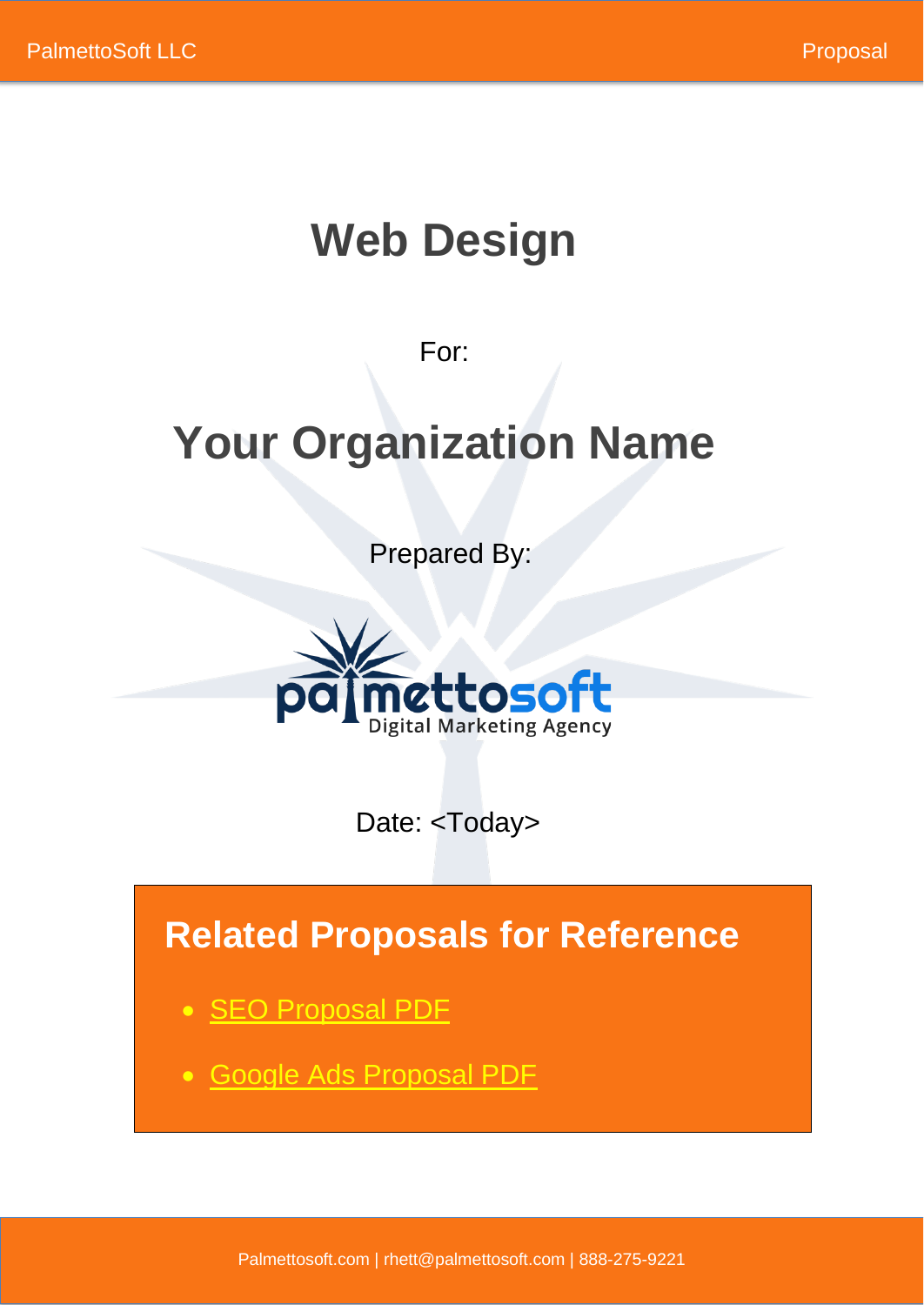#### **Introduction**

The following information in this document covers represents a good faith agreement between PalmettoSoft (PS) and the customer.

#### **Our Goal**

Our immediate goal is to create a professional website which represents your organization and its services/products at the highest level. It should enhance your credibility as well as branding.

#### **About Us- Quick Tidbit**

PalmettoSoft was established in 2005 and we have served over two hundred SEO customers. Many of our clients have been with us for a very long time- and we **don't use contracts to lock our customers in.**

#### **Learn More About Our Web Design Philosophy**

**[Web Design Process](https://www.palmettosoft.com/ten-step-web-design-process/)** 

**Subject Matter Experts:** We also hold top organic Google positions for many national search terms like ["SEO Process"](https://www.google.com/search?q=SEO+Process&oq=SEO+Process&aqs=chrome..69i57j69i61l3.5831j0j1&sourceid=chrome&ie=UTF-8) and ["Google Ads Process.](https://www.google.com/search?q=google+ads+process&oq=google+ads+process&aqs=chrome..69i57j69i64j69i60j69i61.9486j0j1&sourceid=chrome&ie=UTF-8)" On a continual basis, we periodically create subject matter expert (SME) content and Google acknowledges that by rewarding us with the highest national and global rankings.

**Takeaway: PalmettoSoft has cracked the Google ranking algorithm. We have done** this through experience, reverse engineering, intuition and research.

In addition, we are highly ranked for many local city and state terms such as South [Carolina SEO,](https://www.google.com/search?q=south+carolina+seo&rlz=1C1VDKB_enUS960US960&oq=south+carolina+seo&aqs=chrome..69i57j0i22i30l2j69i59.7427j0j9&sourceid=chrome&ie=UTF-8) [Charleston SEO,](https://www.google.com/search?q=charleston+seo&rlz=1C1VDKB_enUS960US960&oq=charleston+seo&aqs=chrome..69i57j0i22i30i457j0i22i30l3j0i10i22i30.8377j0j4&sourceid=chrome&ie=UTF-8) [Greenville SEO,](https://www.google.com/search?q=greenville+seo&rlz=1C1VDKB_enUS960US960&oq=greenville+seo&aqs=chrome.0.69i59.2955j0j9&sourceid=chrome&ie=UTF-8) [Columbia SEO](https://www.google.com/search?q=columbia+seo&rlz=1C1VDKB_enUS960US960&oq=columbia+seo&aqs=chrome.0.69i59j0i22i30l2j0i22i30i457j0i22i30l6.2700j0j9&sourceid=chrome&ie=UTF-8) and [Myrtle Beach](https://www.google.com/search?q=myrtle+beach+seo&rlz=1C1VDKB_enUS960US960&oq=myrtle+beach+seo&aqs=chrome..69i57j69i59.6391j0j9&sourceid=chrome&ie=UTF-8)  [SEO.](https://www.google.com/search?q=myrtle+beach+seo&rlz=1C1VDKB_enUS960US960&oq=myrtle+beach+seo&aqs=chrome..69i57j69i59.6391j0j9&sourceid=chrome&ie=UTF-8)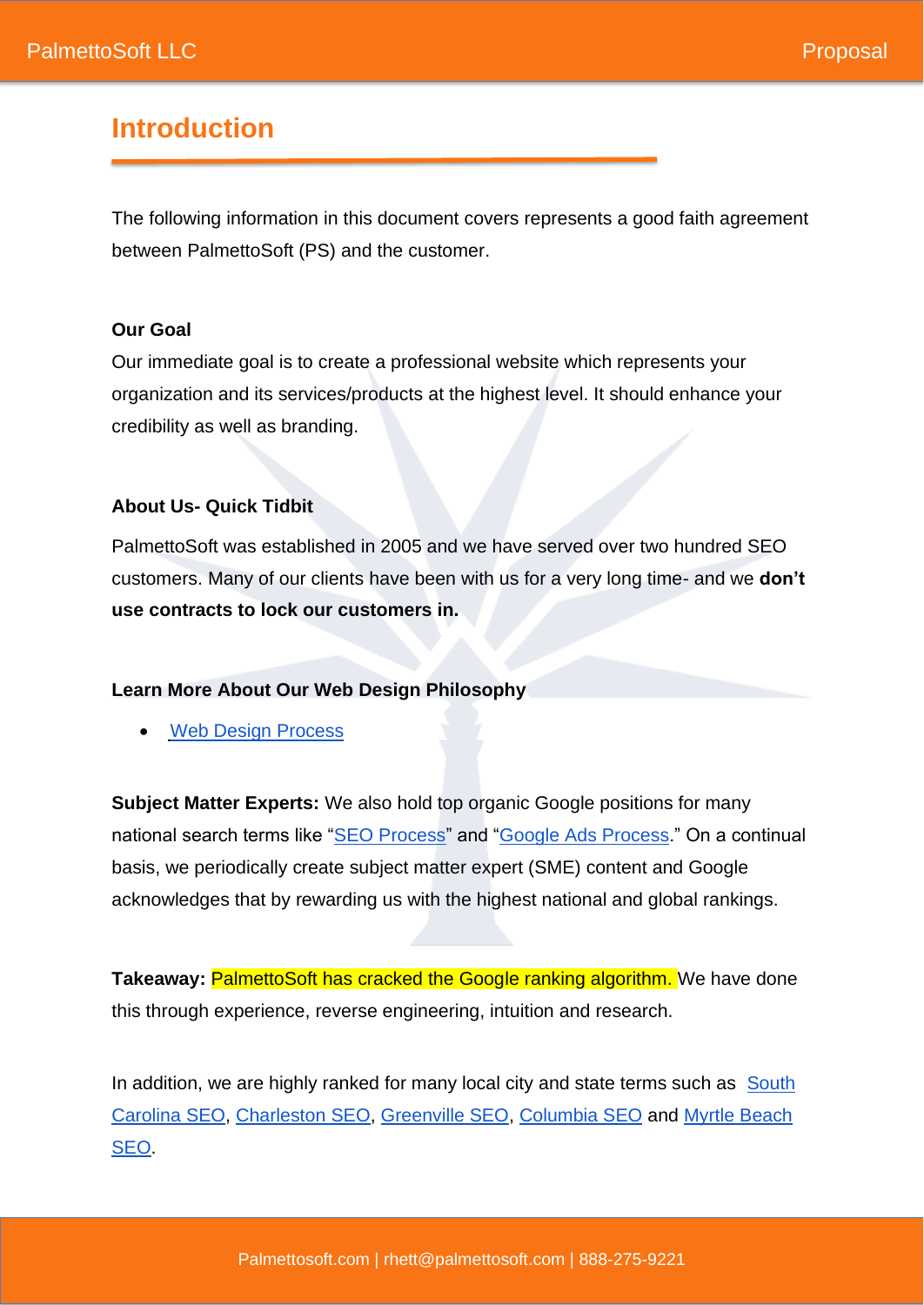Can we do SEO at a high level? **Absolutely.** 

The question is not "can we?," but **"How can we help your business?"**

## **Expectations & Assumptions**

- Establish and maintain strong communication system with client
	- o 24 or less turnaround times on emails
	- o Work managed through a web based project management tool
	- o Organized and structured communication
	- o Friendly attitude and demeanor of all personnel
- PalmettoSoft will deliver a white glove level service
- Our fees are inline with the industry

## **Project Goals**

- Design a user-interface that allows users to navigate easily and quickly
- Depending on project size; can be done in 90 days or less
	- o Highly dependent on timely and frequent client interaction
- Create a site that targets the appropriate audience
- Complete to specifications- on time, on budget
- Features up to date technology
- High usability.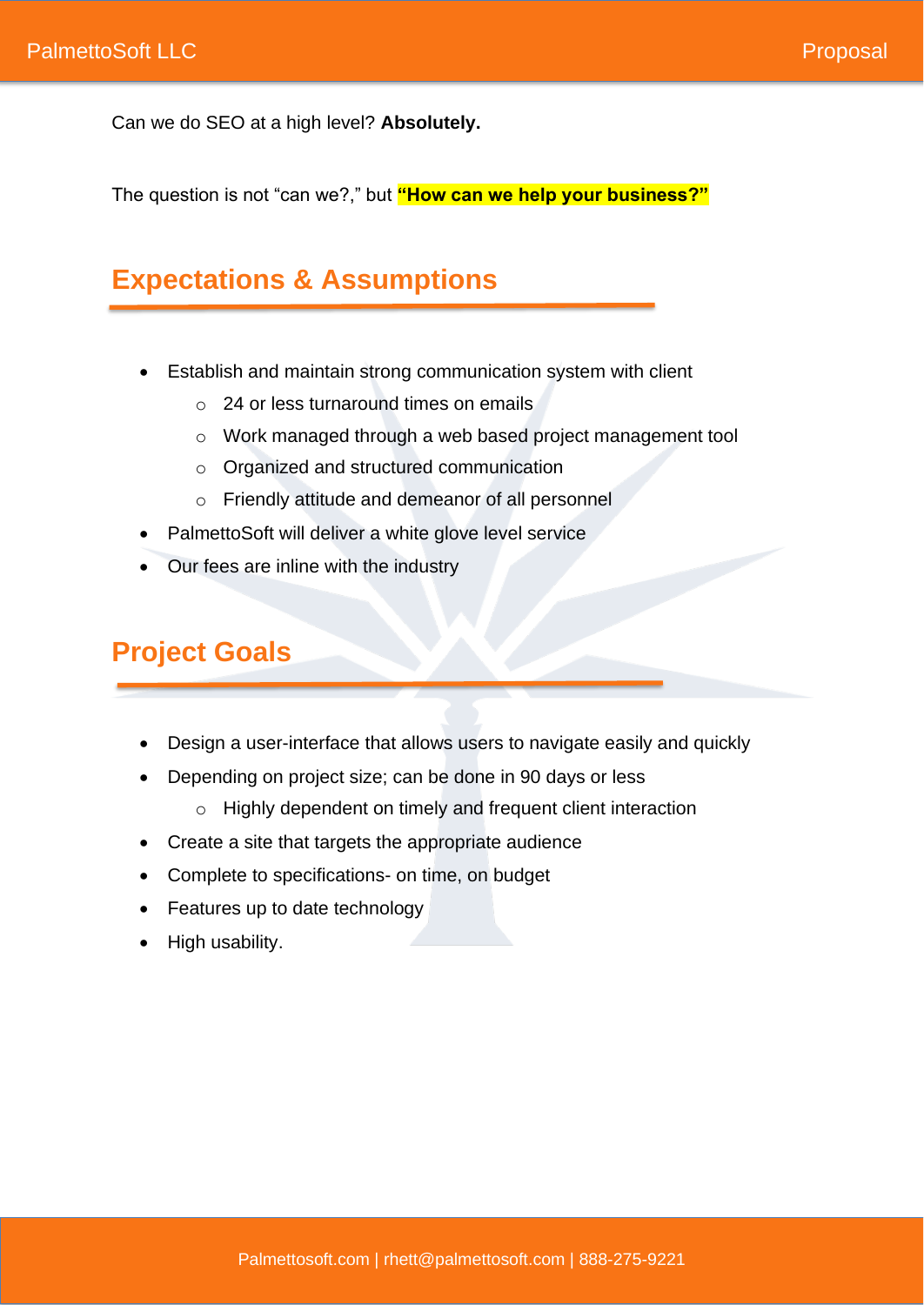## **Website Structure & Technical Notes**

The below section should be as detailed as possible to match both developer and customer expectations.

| #            | <b>Page Name</b>   | <b>Description of Work and Notes</b>              |
|--------------|--------------------|---------------------------------------------------|
| 1            | Home               |                                                   |
| $\mathbf{2}$ | About              |                                                   |
| 3            | Experience         |                                                   |
| 4            | Gallery            |                                                   |
| 5            | What We            | Ex. This is a hover over menu and NOT a main page |
| 6            | Commercial         |                                                   |
| 7            | Hospitality        |                                                   |
| 8            | Healthcare         |                                                   |
| 9            | <b>Residential</b> |                                                   |
| 9            | Contact            |                                                   |

## **10 Step Web Design Process & Schedule**

| <b>Campaign Setup</b>                                                                                                                                 | <b>Start</b> | <b>End</b> |
|-------------------------------------------------------------------------------------------------------------------------------------------------------|--------------|------------|
| <b>Gather Requirements</b><br>Understand scope, expectations, budget<br>range and customer requirements                                               | 10/3/22      | 10/7/22    |
| <b>Proposal</b><br>Size/scope, expectations, assumptions,<br>terms/conditions, schedule/timeline and<br>fees are documented in a written<br>agreement | 10/10/22     | 10/13/22   |
| <b>Navigation Summary</b>                                                                                                                             | 10/14/22     | 10/18/22   |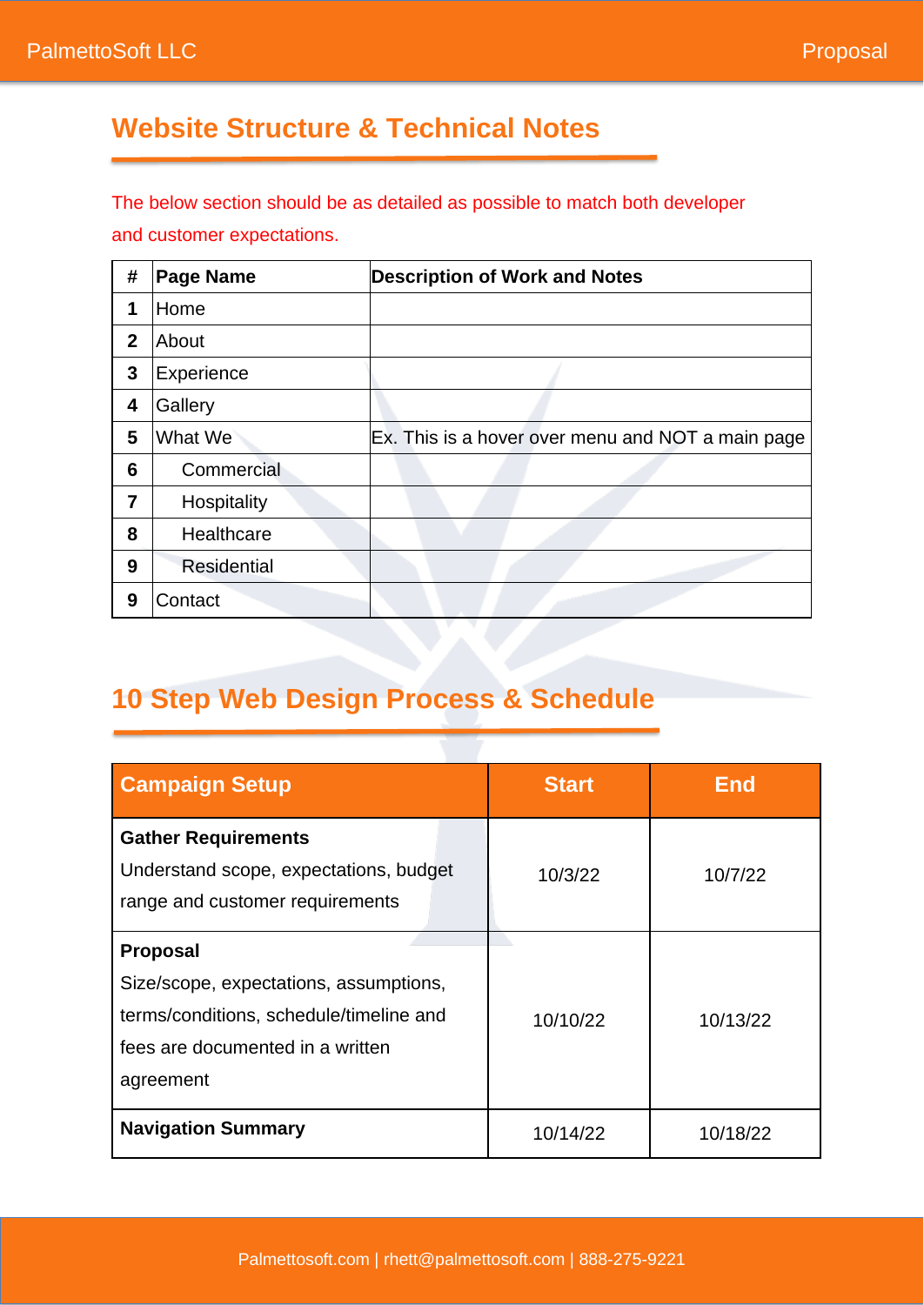| Create navigation structure of the website<br>to include main pages and sub pages.<br>Change Orders (COs) can begin at this<br>time. COs reflect a change in the scope<br>(i.e. new work) of the project from the client<br>side and they affect the timeline, budget<br>and expectations of the project. |          |          |
|-----------------------------------------------------------------------------------------------------------------------------------------------------------------------------------------------------------------------------------------------------------------------------------------------------------|----------|----------|
| Wireframe<br>The wireframe is a not-to-scale set of black<br>and white blueprints much like an architect<br>would create before a house is constructed.                                                                                                                                                   | 10/19/22 | 10/31/22 |
| <b>Content Collection</b><br>All copy, images, videos, links, PDFs, etc.<br>are collected. This information is specified<br>in the wireframe.                                                                                                                                                             | 11/1/22  | 11/18/22 |
| <b>Project Timeline</b><br>Development schedule is determined once<br>the above steps are complete                                                                                                                                                                                                        | 11/21/22 | 11/21/22 |
| <b>Mockup Design</b><br>Create mockup design based on client<br>meetings, wireframe and collected content                                                                                                                                                                                                 | 11/22/22 | 11/30/22 |
| <b>Development</b><br>Buildout of website and internal testing                                                                                                                                                                                                                                            | 12/1/22  | 12/13/22 |
| <b>Prototype Submission</b><br>Send the beta website (rough draft version)<br>to the client.                                                                                                                                                                                                              | 12/14/22 | 12/16/22 |
| Launch<br>Upon client approval, migrate new website<br>from test server to live server                                                                                                                                                                                                                    | 12/20/22 | 12/20/22 |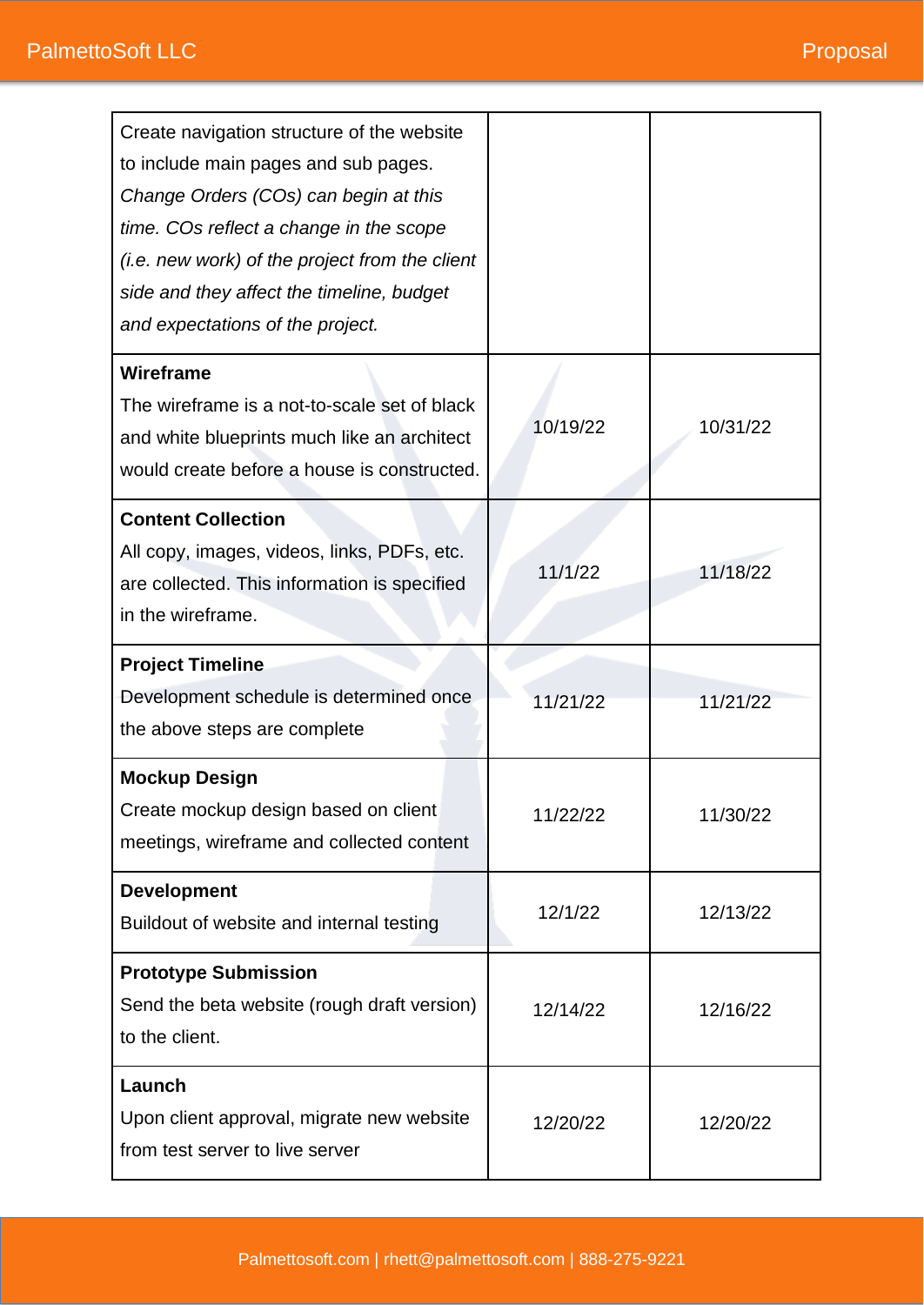### **Fees and Duration**

| <b>Total Fee</b>     | \$0000                |  |
|----------------------|-----------------------|--|
| <b>Time Duration</b> | 90 days or less       |  |
| <b>Due Date</b>      | 12/20/22              |  |
| *Cost Overrun Date   | 12/30/22              |  |
| *Cost Overrun Fee    | \$15/Per Business Day |  |

### **Cost Overrun Fee**

#### **Cost Overrun Fee Explained**

If the project is not completed by Due Date (above), a Cost Overrun Fee of \$15/Per Business Day will be added to the project. This fee will:

- The fee will be in addition to the financial terms in this agreement.
- Run uninterrupted until the project has been accepted by the client.
- The client will be invoiced for this fee at the beginning of the month for the previous month. They are expected to pay it in full.
- If PS has caused the project to be late due to any form of vendor side negligence, then a renegotiation of fees can be had between both parties.

**Purpose of the Cost Overrun Fee-** The purpose of the Cost Overrun Fee to accomplish (2) important goals:

- Protect PalmettoSoft from financial loss due to client-side delays.
	- o Example: Increased administrative and management costs
- Motivate the client to get their project done in a timely manner.
	- o Example: Timeliness of client approval and/or feedback during the life of the project.